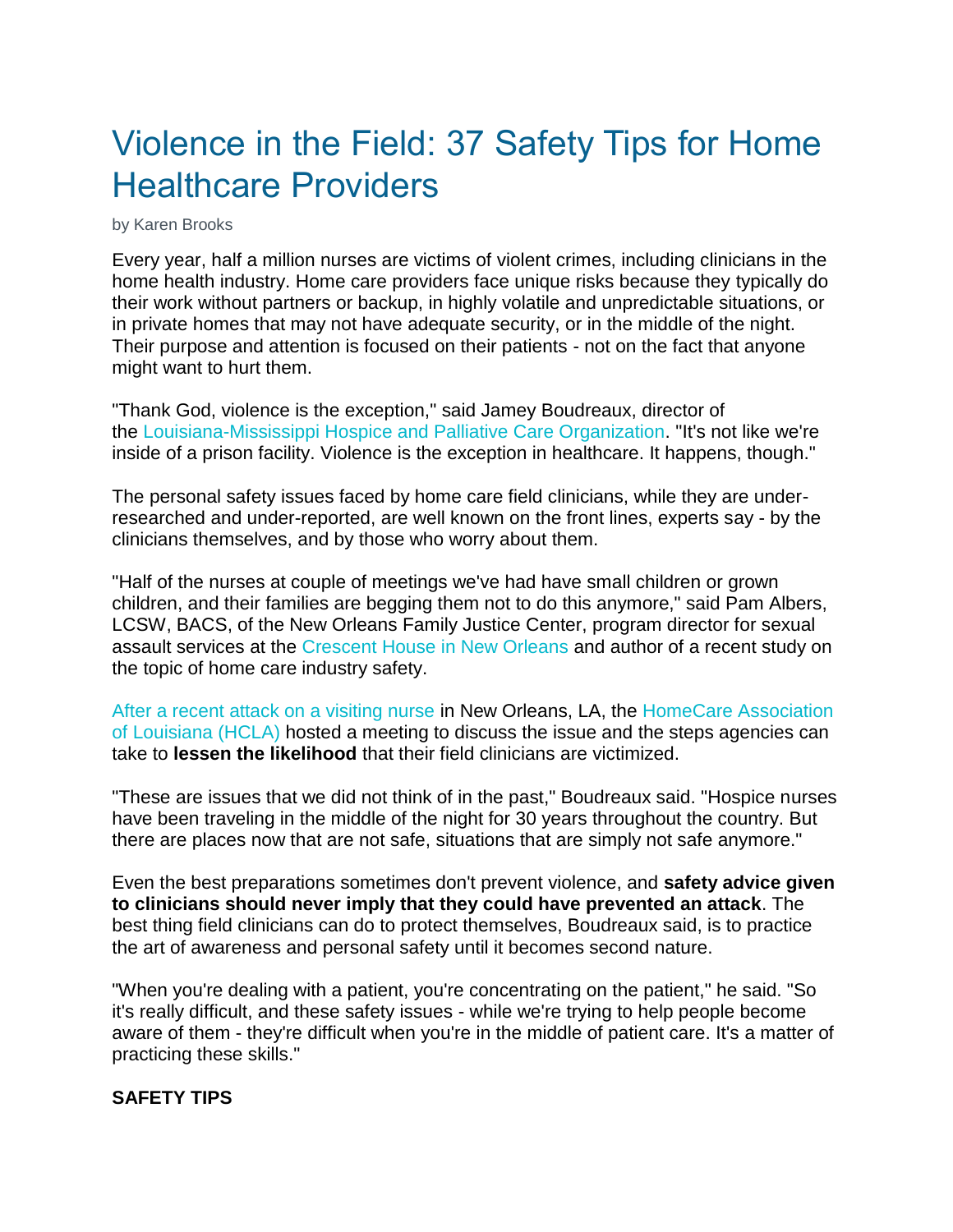Sometimes circumstances don't allow home care providers to follow every suggestion or tip. But here's a list of hints to help field clinicians protect themselves and promote a safer environment — so that they can concentrate on the reason they're out there in the first place: Their patients.

- 1. Follow workplace violence prevention programs and policies.
- 2. Participate in employee suggestion or complaint programs about safety.
- 3. Report violent incidents promptly.
- 4. Participate in safety committees.
- 5. Take advantage of safety training at work, which might include techniques to recognize escalating situations or how to report problems.

# **Getting there and back:**

- 6. Be sure of the location of your visit and have accurate directions to the house or apartment.
- 7. Have more than one person to call in case you need directions.
- 8. Let your employer know your location and when you expect to report back.
- 9. Know the location of the local police or fire department so that driving there for safety is an option.
- 10.Park in a well-lit area, away from large trees or shrubs. Avoid areas with poor visibility by others such as alleys or isolated buildings.
- 11.When you're driving alone, keep doors and windows sealed and locked.
- 12.Avoid leaving items visible on the car seats during visits. Lock healthcare equipment and personal items in the trunk of the vehicle, but avoid entering the trunk of the car at the patient's home. Prepare the materials needed for the visit in advance and carry them with you.
- 13.Before exiting the car, check out what's happening nearby. If you feel uncomfortable or unsure, stay in the car and call a manager.
- 14.Make sure your car is filled with gas and in good working condition.
- 15.Don't park the car in the patient's driveway. Park in the street.
- 16.Confirm with your patients shortly before your visit, so they're expecting you.

# **In the field or during a visit:**

- 17.Use basic safety precautions. Be alert and watch for signals of violence, such as substance abuse, threats, the presence of weapons. Have knowledge of the activities of the neighborhood in advance and avoid visits when the risk may be higher such as times of increased drug or alcohol use.
- 18.Maintain behavior that helps to defuse anger. Exude a calm and caring demeanor, don't match threats or give orders, and always acknowledge the other person's feelings.
- 19.Avoid behaviors that may be interpreted as aggressive getting close, speaking loudly, moving quickly.
- 20.Know where the bathrooms and exits are, and make sure there is always a clear path to them.
- 21.Trust your judgment and avoid situations that don't feel right.